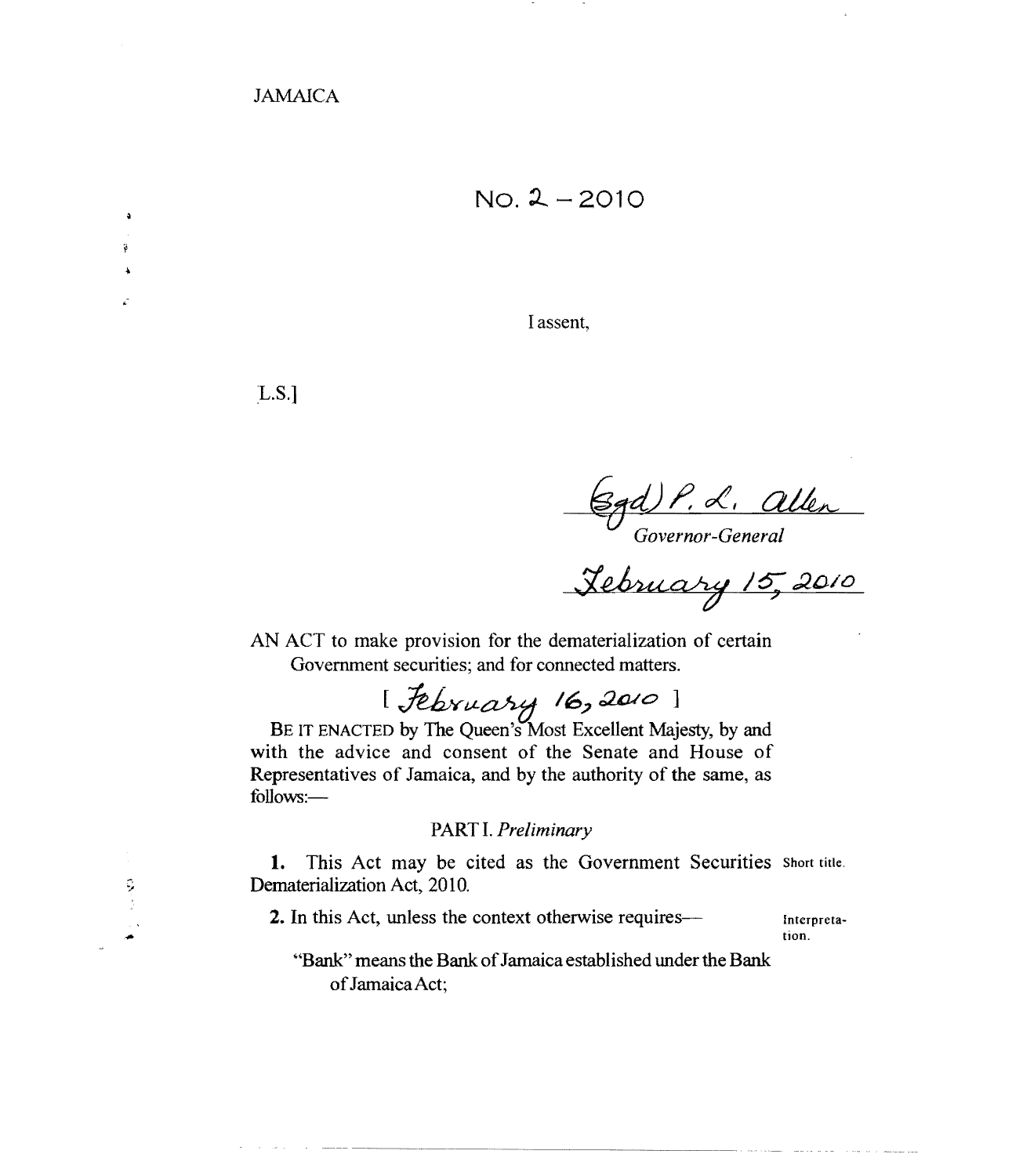| $\mathbf{2}$ |  |  |  |  |  | [No. ] The Government Securities Dematerialization Act, 2010 |  |  |
|--------------|--|--|--|--|--|--------------------------------------------------------------|--|--|
|--------------|--|--|--|--|--|--------------------------------------------------------------|--|--|

 $\downarrow$  $\overline{a}$  $\mathcal{L}^{\pm}$ 

÷.

 $\mathbf{M}$  $\mathcal{L}^{\pm}$ 

 $\epsilon_{\rm A}$ 

|                           | "commencement date" means the date of commencement of this<br>Act;                                                                                                                                                                                                                                                   |  |  |  |  |
|---------------------------|----------------------------------------------------------------------------------------------------------------------------------------------------------------------------------------------------------------------------------------------------------------------------------------------------------------------|--|--|--|--|
|                           | "dematerialized" in relation to a security means that the <i>prima</i><br><i>facie</i> evidence of legal title to the security is established by<br>an electronic book entry;                                                                                                                                        |  |  |  |  |
|                           | "dematerialization" means the issuance and recording of securities<br>in electronic format:                                                                                                                                                                                                                          |  |  |  |  |
|                           | "electronic", in relation to an electronic transfer, means having<br>electrical, digital, magnetic, wireless, optical, electromagnetic<br>or similar capabilities and references to carrying out any act<br>"electronically" shall be similarly construed;                                                           |  |  |  |  |
| Schedule.                 | "Government securities" means any securities issued by the<br>Government under an Act specified in the Schedule;                                                                                                                                                                                                     |  |  |  |  |
|                           | "immobilization" means the process by which the underlying<br>physical certificates relating to Government securities are<br>deposited with and are held by a depository and the holders<br>do not receive a physical certificate upon purchase of the<br>security and "immobilized" shall be construed accordingly; |  |  |  |  |
|                           | "licensed central securities depository" has the meaning assigned<br>to it in section 67A of the Securities Act;                                                                                                                                                                                                     |  |  |  |  |
|                           | "Register" means a register kept under section 6;                                                                                                                                                                                                                                                                    |  |  |  |  |
|                           | "Registrar" means the Bank or the licensed central securities<br>depository, person or body designated under section 5 as<br>the Registrar.                                                                                                                                                                          |  |  |  |  |
| Object of<br>Act.         | 3. The object of this Act is to make provision for the immobilization<br>and dematerialization of Government securities.                                                                                                                                                                                             |  |  |  |  |
| Application.<br>Schedule. | 4. This Act applies to securities issued by the Government under<br>any Act specified in the Schedule, whether before or after the<br>commencement of this Act.                                                                                                                                                      |  |  |  |  |

 $\mathcal{A}$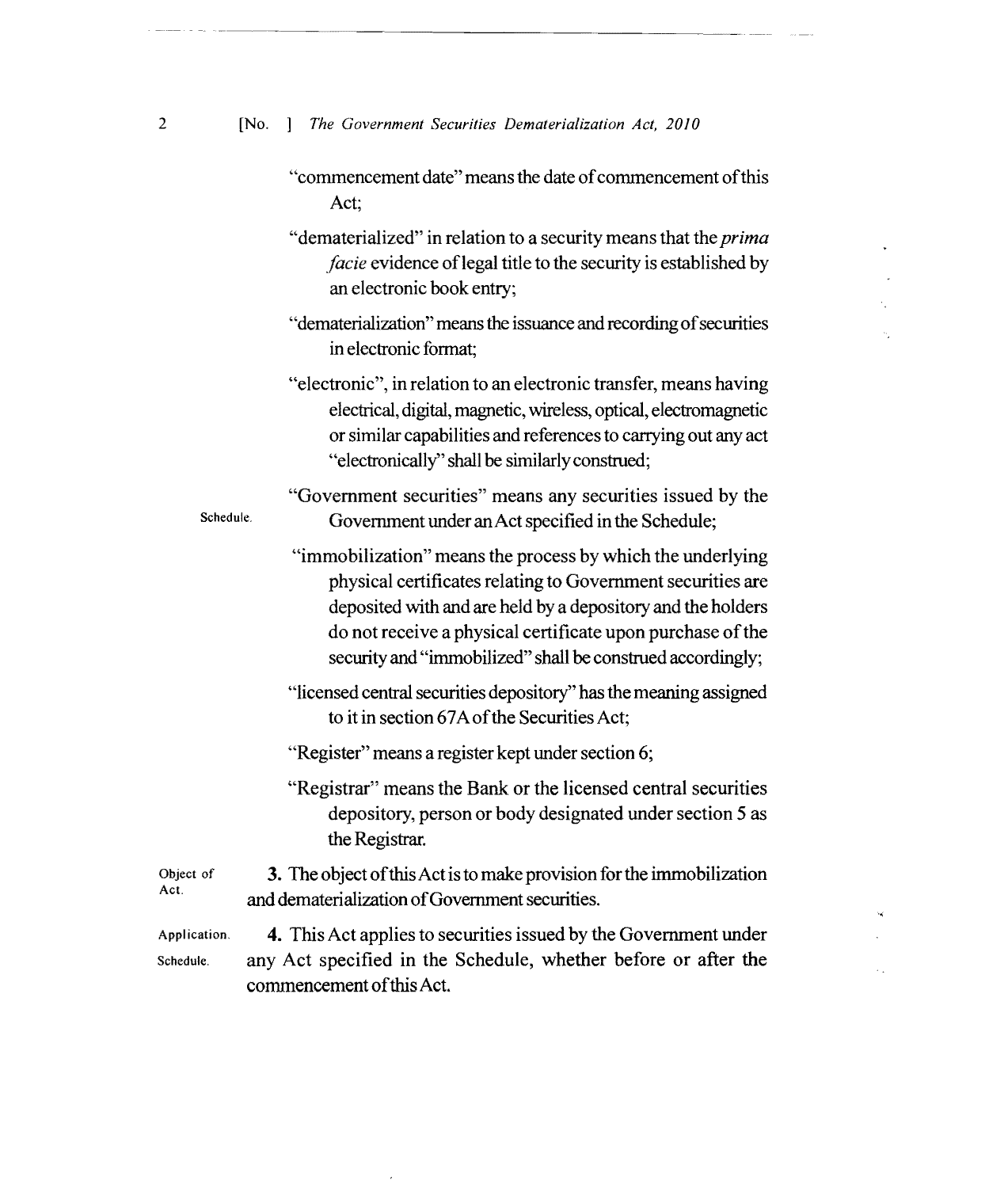### PART II. *Administration*

 $5.$   $-$ (1) Subject to subsection (2), for the purposes of this Act, the Registrar. Bank is appointed the Registrar of Government securities.

(2) The Minister may by order, designate a licensed central securities depository, or other person or body as the Registrar.

 $6.$   $-$ (1) For the purposes of this Act, the Registrar shall cause to be Register. kept a register to be known as the Register of Government Securities.

(2) The Registrar shall enter in the Register a record of

- (a) rights arising from dematerialized Government securities;
- (b) holders of these rights at any given time;
- (c) any possible rights ofthird parties to such securities; and
- (d) such particulars as may be prescribed.

7.—(1) The Register shall be *prima facie* evidence of the legal title Register is<br>any Government coverity ontered therein to any Government security entered therein. **Example 1** *prima fact*ering the evidence.

(2) A copy of an extract of the Register, duly certified by the Registrar, shall be admissible in evidence in any court.

# PART III. Dematerialization of Government *Securities*

 $8.-(1)$  On or after the commencement date, every Government Dematerialsecurity shall be issued as a dematerialized security.

(2) The legal title to any Government security issued after the commencement date shall be acquired, evidenced and transferred electronically and without a written instrument.

 $(3)$  On or after the commencement date, payment of interest on a dematerialized Government security shall be effected by electronic means and in accordance with the provisions of this Act and any regulations made hereunder.

Y.

и.

9. $-$ (1) The provisions of this section apply to the conversion of  $\frac{1}{2}$  Conversion Government securities into dematerialized Government securities.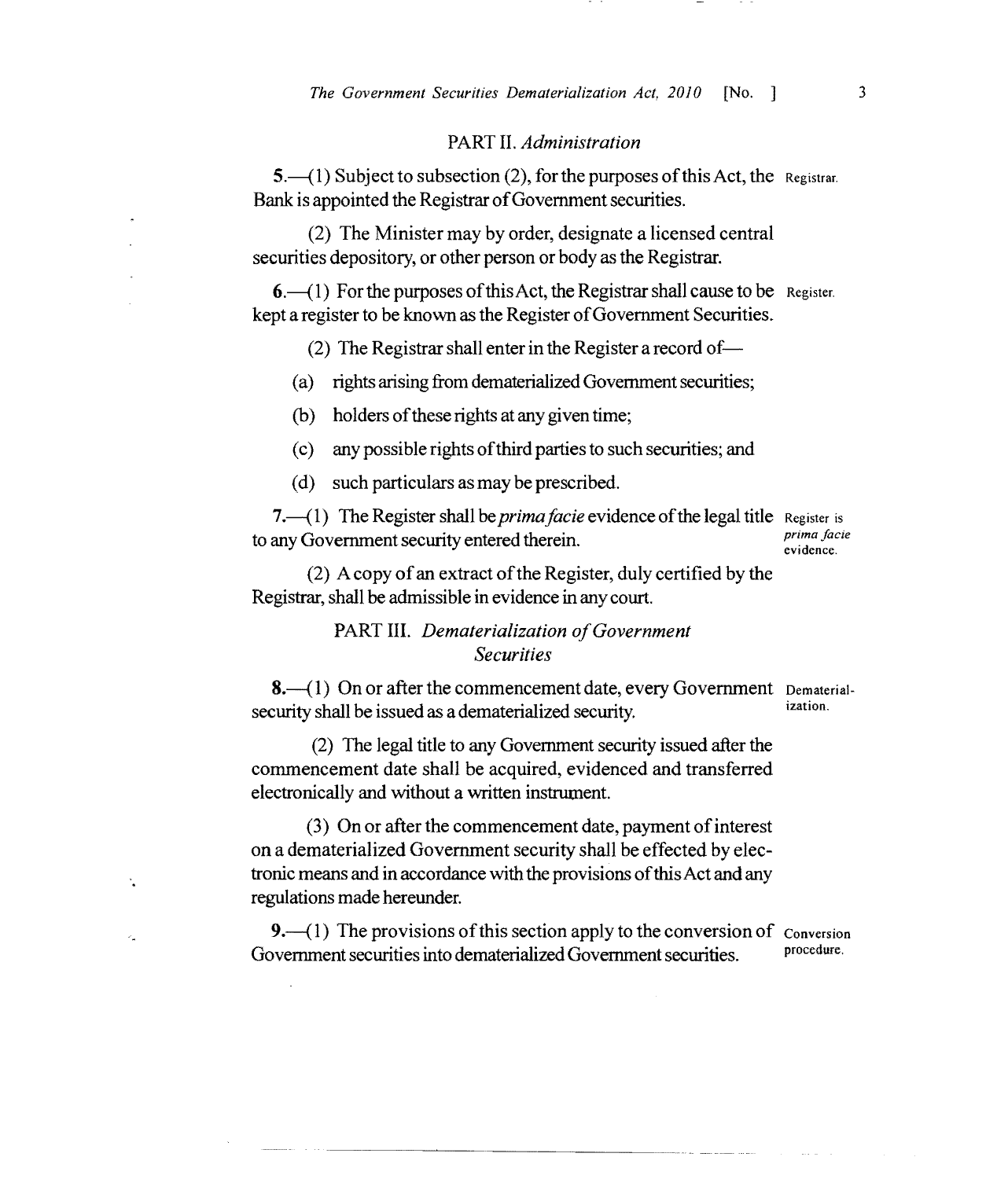4 [No. ] *The Government Securities Dematerialization Act, 2010* 

(2) The Government securities shall be delivered to the Registrar who shall credit the principal value of the dematerialized securities to the securities account of the respective holders, whereupon such securities shall be converted into dematerialized Government securities.

(3) The Registrar may, by notice published on at least two occasions in the *Gazette* and in a daily newspaper circulated in Jamaica, direct all holders of Government securities to deliver their securities to the Registrar for the purpose of their conversion into dematerialized Government securities.

 $(4)$  A notice under subsection  $(3)$  shall specify the time period, commencing on the first date of such publication, for the conversion of Government securities.

 $(5)$  After the expiration of the time period Government securities that are not materialized may only be transferred after they have been converted to dematerialized Government securities.

## PART IV. *General*

Regulations  $10.$  The Minister may make regulations for the purposes of giving effect to the provisions ofthis Act, and in particular, such regulations may contain provisions in relation to the following matters

- (a) the issue, administration, registration, transfer, redemption and payment of interest on and the holding of immobilized Government securities and dematerialized Government securities;
- (b) third party rights to dematerialized Government securities;
- (c) the keeping ofthe Register; and
- (d) any other matter required under the Act to be prescribed.

Consequential 11. For the purpose of giving effect to this Act, the Minister may, by amendments  $\frac{amendments}{\text{order}}$  order subject to negative resolution, make such amendment to any Act Sehedule specified in the Schedule as appear to him to be necessary or expedient to ensure consistency with the provisions ofthis Act.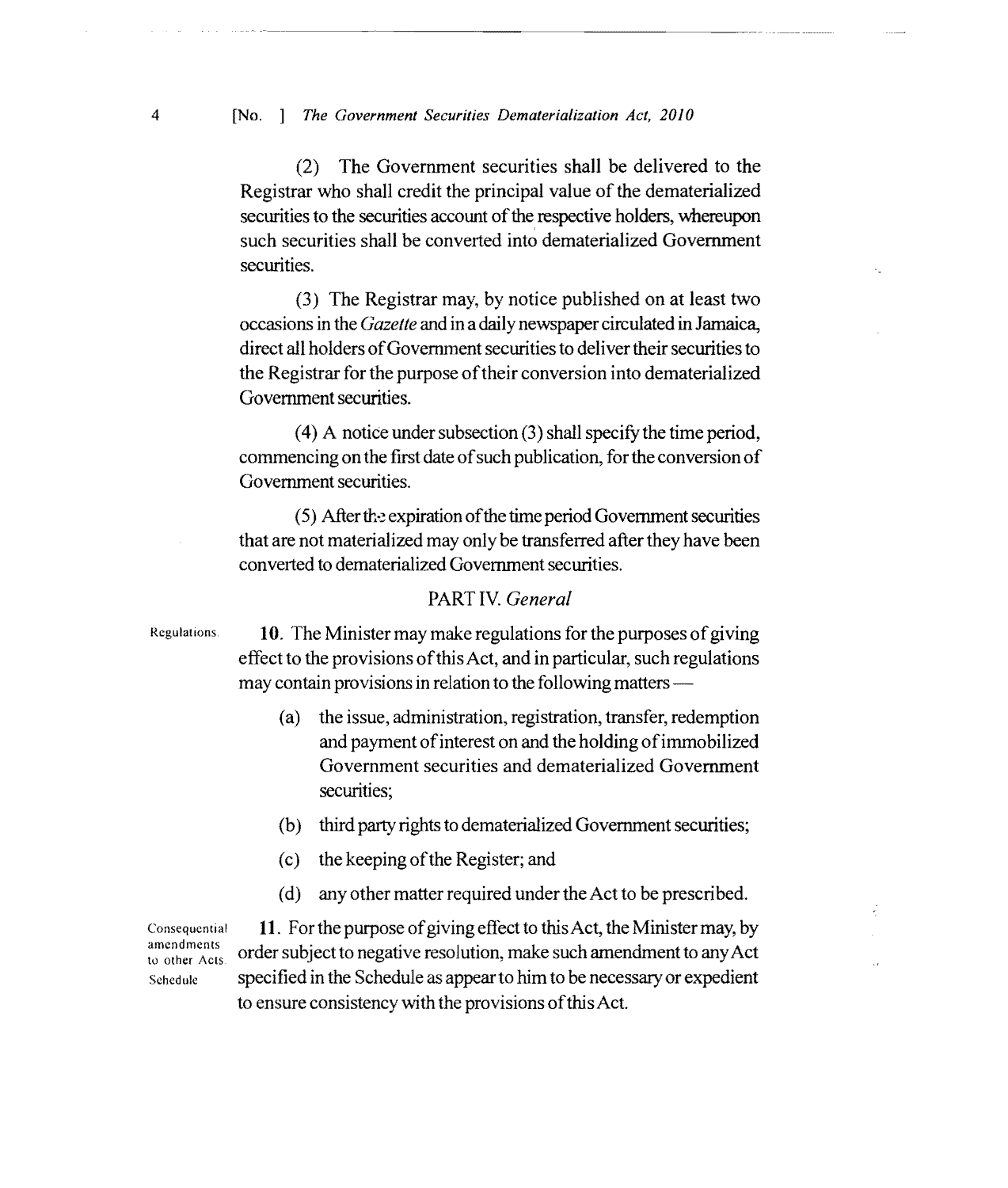12. The Minister may, by order subject to negative resolution, amend Minister may the Schedule. The Schedule amend schedule.

Schedule.

13. The Bank of Jamaica Act is amended by inserting next after Part  $\Delta m$  amendment<br>to Bank of VI, the following as Part VIA  $-$ Jamaica Act.

" PART VIA. *Depository ofSecurities* 

Depository  $41A$ .-(1) The Bank may establish, operate or of securities participate in, a depository of securities or other instruments. instruments.

> (2) For the purposes of subsection  $(1)$ , the Bankmay

- (a) enter into agreements with depositories of securities or of other instruments and carry out transactions under the terms of those agreements as may be necessary for the settlement of transactions between members of those depositories and the members of any depository operated by the Bank; and
- (b) make rules and guidelines for the operation of the depository.

(3) Any depository of securities or other instruments operated by the Bank without legislative authority before the date of commencement of the Government Securities DematerializationActishereby declared to have been validly and lawfully operated and the Bank and all officers and agents thereof are hereby indemnified from any legal action arising due to the establishment of, operation of, and participation in such depository.".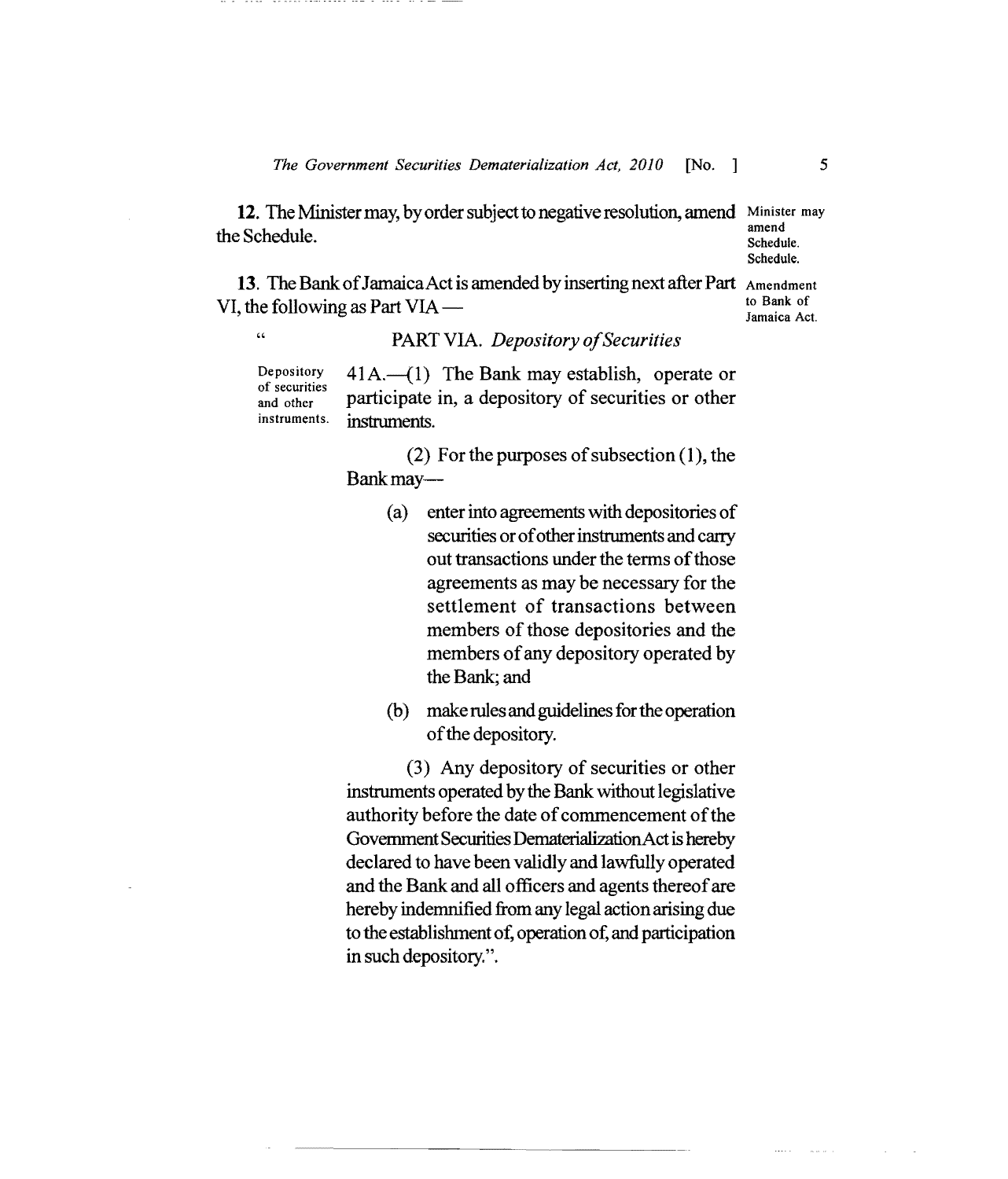SCHEDULE (Sections 4, 11 and 12)

*Specified Acts* 

- 1. Debenture Registration Act
- 2. Debentures (Local) Act
- 3. Land Bonds Act
- 4. Loans (Equity Investment Bonds) Act
- 5. Loans (National Development Bonds) Act
- 6. Loans (National Savings Bonds) Act
- 7. Local Registered Stock Act
- 8. Treasury Bills Act

÷,

Passed in the House of Representatives this 19th day of January, 2010.

DELROY CHUCK *Speaker.* 

t

Passed in the Senate this 22nd day of January, 2010 with twenty-seven (27) amendments.

> OSWALD HARDING, OJ, QC, CD *President.*